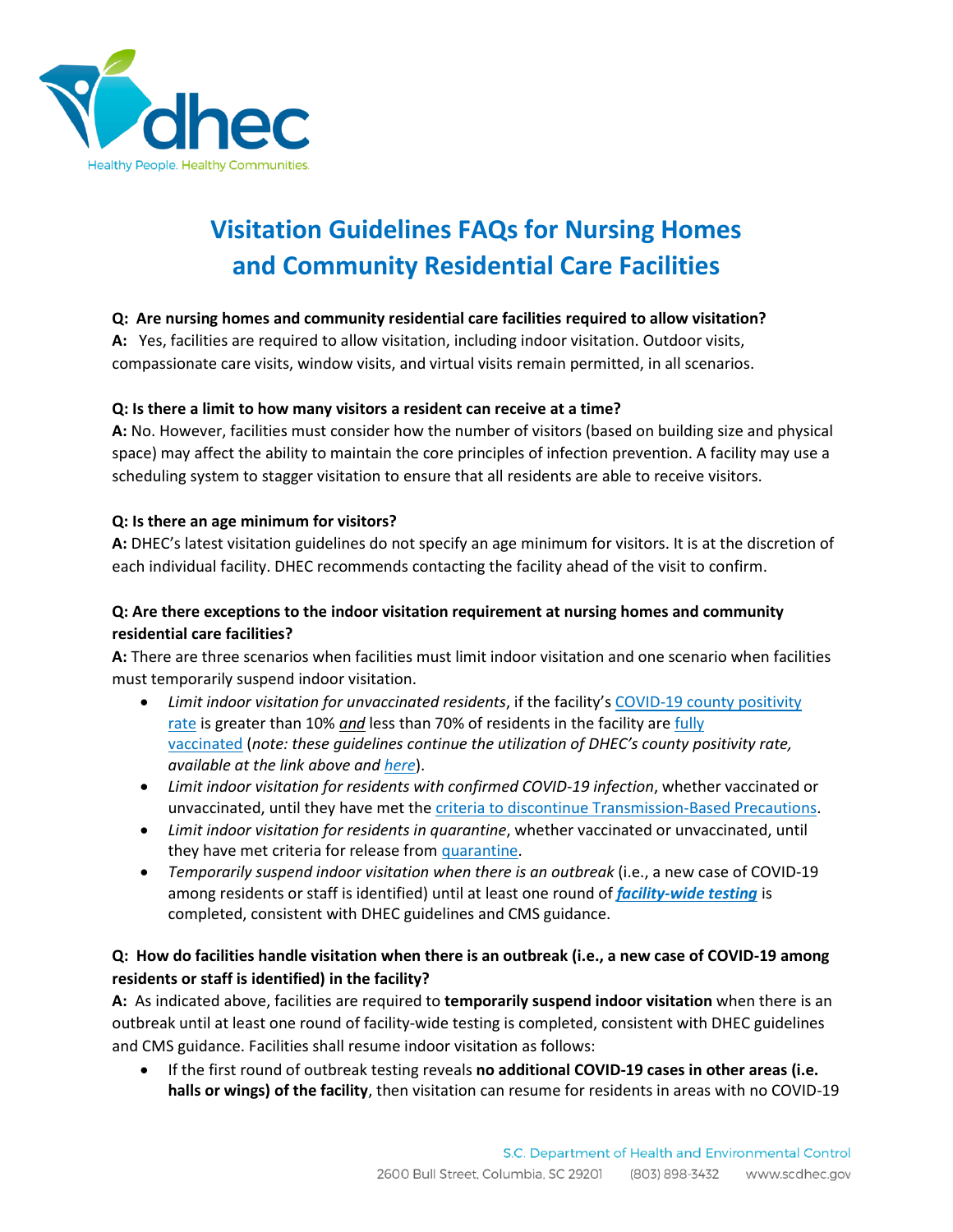

cases. However, the facility should suspend visitation in the affected area until the facility meets the criteria to discontinue outbreak testing.

• If the first round of outbreak testing reveals **one or more additional COVID-19 cases in other areas (i.e. halls or wings) of the facility** (e.g., new cases in two or more areas), then facilities should suspend visitation for all residents, until the facility meets the criteria to discontinue outbreak testing.

**Outdoor visitation is allowed during an outbreak.** Outdoor visits, compassionate care visits, window visits, and virtual visits remain permitted, in all scenarios.

## **Q: Can compassionate care visits take place indoors or outdoors?**

**A:** Compassionate care visits can take place indoors or outdoors and must be allowed at all times for all residents (vaccinated and unvaccinated).

## **Q: Do facilities have to limit indoor visitation if less than 70% of residents are fully vaccinated?**

**A:** No, facilities must be located in a county with a COVID-19 county positivity rate greater than 10% **AND** have less than 70% of their residents fully vaccinated in order to be allowed to limit indoor visitation for their unvaccinated residents.

# **Q: How can a facility determine if their county positivity rate is greater than 10%?**

**A:** DHEC directs nursing homes and community residential care facilities to utilize DHEC's COVID-19 county positivity rates available **[here](https://scdhec.gov/sites/default/files/media/document/COVID19-Recent-Disease-Activity-3_24_2021.pdf)** (on page 4) to determine if their county positivity rate is greater than 10%.

# **Q: Do newly admitted residents need to be quarantined?**

**A:** Quarantine is no longer recommended for residents who are being admitted to a post-acute care facility if they are fully vaccinated and have not had prolonged close contact with someone with SARS-CoV-2 infection in the prior 14 days.

If the newly admitted resident is not fully vaccinated or has had prolonged close contact with someone infected with SARS-CoV-2 in the last 14 days, they should be quarantined on admission/readmission for 14 days.

#### **Q: Are visitors required to be vaccinated/show proof for indoor visitation?**

**A:** No, while visitor testing and vaccination can help prevent transmission of COVID-19, visitors are not required to be tested or vaccinated (or show proof of either) in order to visit a facility.

#### **Q: Is touching allowed between residents and their visitors?**

**A:** Close contact (including touch) is permitted under two circumstances: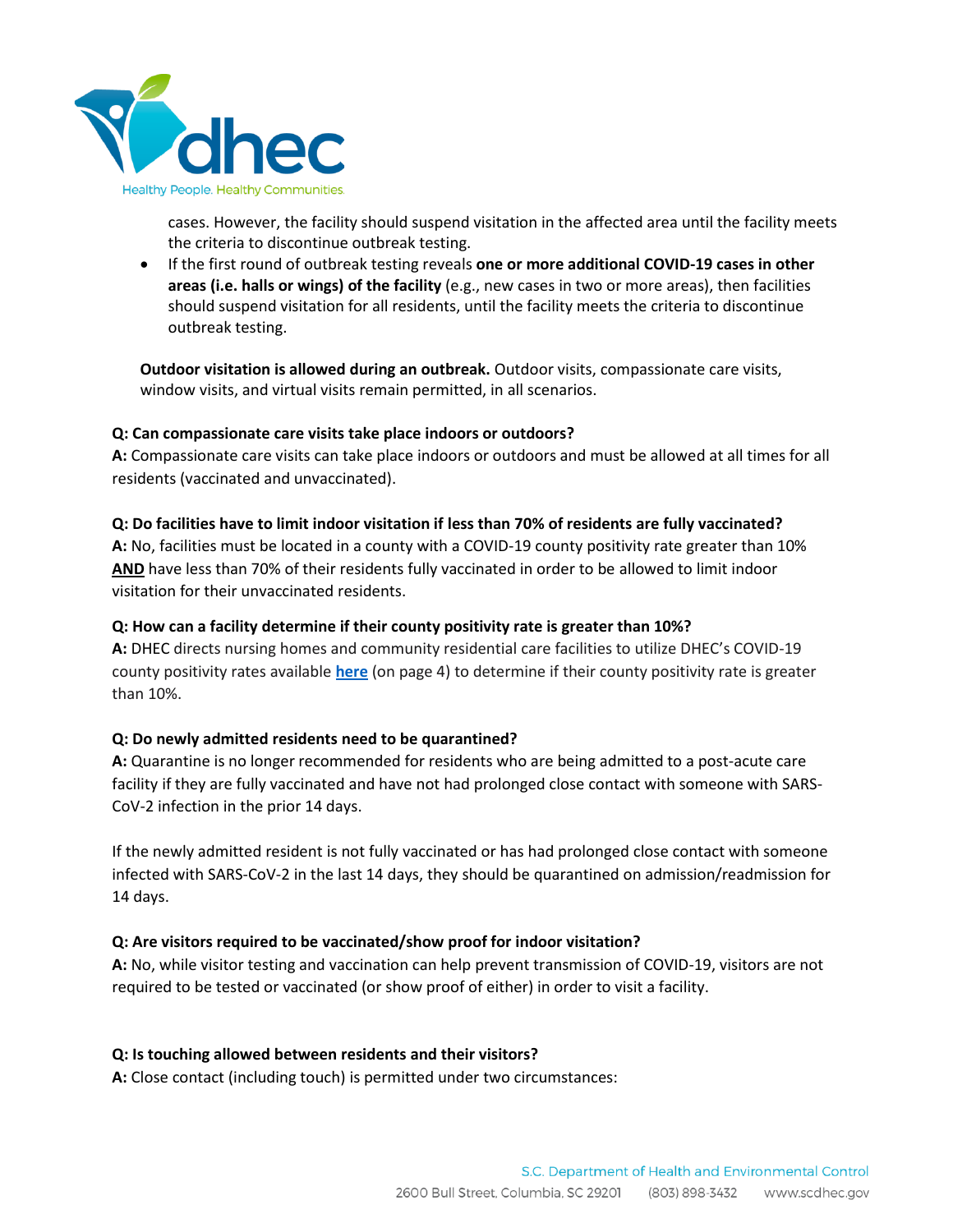

- First, if the facility identifies a way to allow for personal contact between the visitor and resident during a compassionate care visit, it should only be done following appropriate infection prevention guidelines, and for a limited amount of time.
- Second, if the resident is fully vaccinated, they can choose to have close contact (including touch) with their visitor while wearing a well-fitting face mask and performing hand-hygiene before and after. Regardless, visitors should physically distance from other residents and staff in the facility.

## **Q: Can visitors visit in a resident's private room?**

**A:** Yes. Visitors can carry out their visitation in a resident's room. However, visits for residents who share a room should not be conducted in the resident's room, if possible. For situations where there is a roommate and the health status of the resident prevents leaving the room, facilities should attempt to enable in-room visitation while adhering to the core principles of COVID-19 infection prevention.

## **Q: Are healthcare workers allowed to enter the facility?**

**A:** Yes. Providers of services who are not employees of the facility but provide direct care to residents must be allowed access into the facility. For more information please see [DHEC's memo](https://scdhec.gov/sites/default/files/media/document/COVID19-Entry-Healthcare-Workers-Memo-Jan-2021.pdf), issued on January 13, 2021 and consistent with CMS guidance.

#### **Q: Can service providers, such as hair stylists, return to facilities if fully vaccinated?**

**A:** All staff/contractors, (vaccinated or unvaccinated), including individuals providing services under arrangement as well as volunteers, should adhere to the core principles of COVID-19 infection prevention and must comply with COVID-19 testing requirements.

# **Q: Are residents allowed to leave the facility for day trips, salon visits, visitation with family, etc.?**

**A:** Vaccinated and unvaccinated residents are allowed to leave the facility.

# **Q: Does a resident need to be tested and/or quarantined upon returning to the facility?**

**A:** Unvaccinated residents do not have to quarantine or be tested if the outing was less than 24 hours, unless the resident came into contact (within 6 ft.) of a known exposure for 15 minutes or more.

Vaccinated residents do not have to quarantine or test upon returning to the facility.

# **Q: Do unvaccinated residents receiving dialysis need to quarantine upon returning to the facility?**

**A:** An unvaccinated dialysis resident would not need to quarantine unless they are exposed. Dialysis patients should not be placed on the observation unit with admits/readmits but rather, ideally, in a private room with a private bathroom on the negative unit; if this is not feasible, a risk assessment should be performed to determine the most suitable option. Vaccination for this population should be encouraged and prioritized.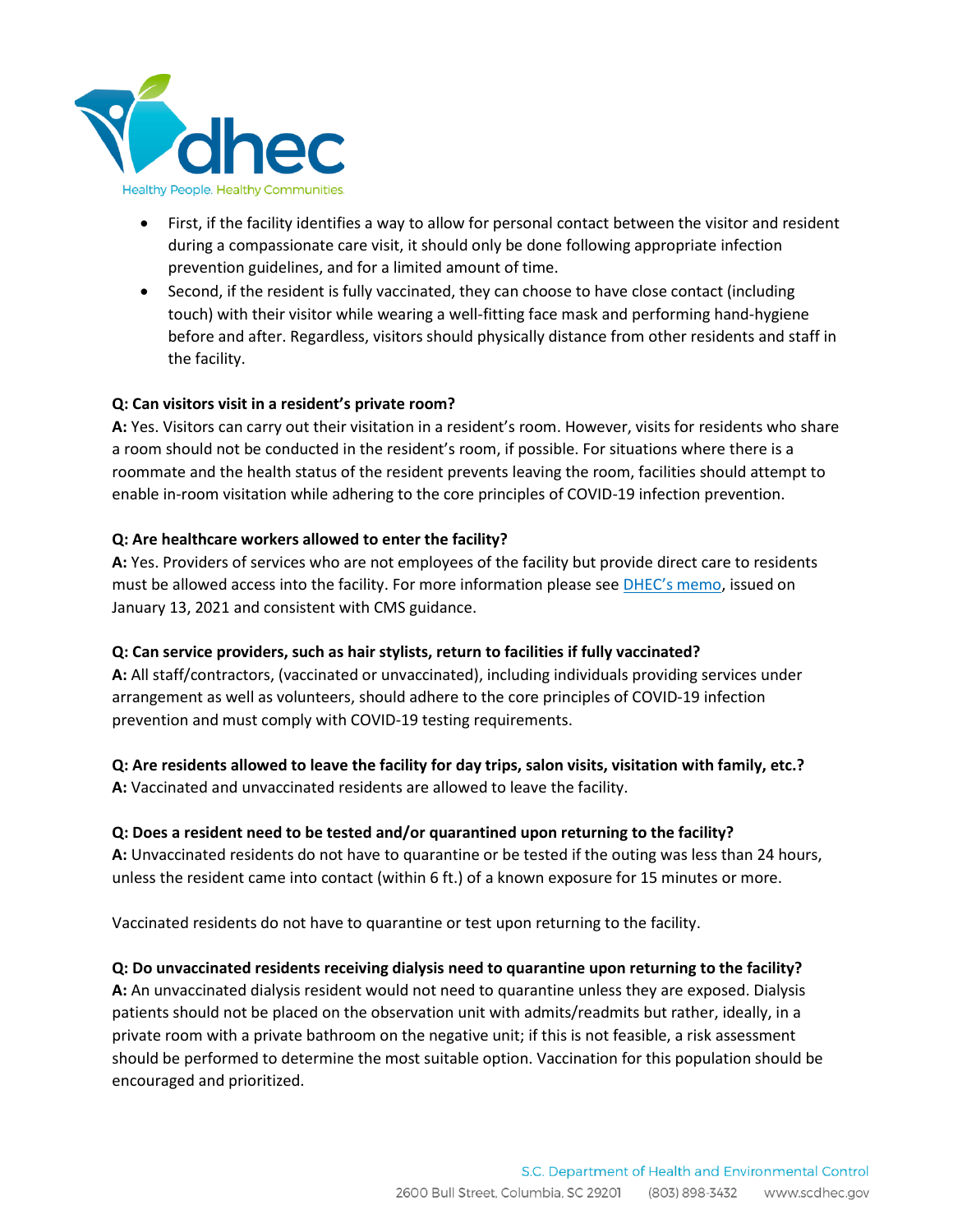

## **Q: Can residents return to work if they are vaccinated?**

**A:** Yes. Residents may return to work if the core principles for infection prevention are being adhered to.

## **Q: Can a facility provide group entertainment/activities?**

**A:** Communal activities and dining may occur while adhering to core principles of COVID-19 infection prevention. Residents may eat in the same room with social distancing. Group activities may also be facilitated (for residents who have fully recovered from COVID-19, and for those not in isolation for observation or with suspected or confirmed COVID-19 status) with social distancing among residents, appropriate hand hygiene, and use of a face covering (except while eating). Facilities may be able to offer a variety of activities while also taking necessary precautions. For example, book clubs, crafts, movies, exercise, and bingo are all activities that can be facilitated with alterations to adhere to the guidelines for preventing transmission.

#### **Q: Are tours in facilities allowed?**

**A:** Yes. Tours in facilities are allowed, so long as the core principles of infection prevention are being adhered to.

## **Q: Is weekly testing still required of staff?**

**A:** Facilities should follow [CMS testing guidance](https://www.cms.gov/files/document/qso-20-38-nh.pdf) (monthly, weekly or twice/week), but use [DHEC's](https://scdhec.gov/sites/default/files/media/document/COVID19-Recent-Disease-Activity-3_24_2021.pdf)  [county positivity rate](https://scdhec.gov/sites/default/files/media/document/COVID19-Recent-Disease-Activity-3_24_2021.pdf) to determine their plan.

# **Q: Do the DHEC guidelines apply to ICF/IDs and skilled nursing facilities?**

**A:** Skilled nursing facilities must follow CMS guidance and DHEC guidelines. ICF/IDs must follo[w CMS](https://www.cms.gov/files/document/qso-21-14-icf-iid-prtf.pdf)  [guidance](https://www.cms.gov/files/document/qso-21-14-icf-iid-prtf.pdf) and it is recommended they also follow DHEC guidelines. If CMS and DHEC guidance conflict, skilled nursing facilities and ICF/IDs must adhere to the CMS guidance.

# **Q: Have there been any recent changes to the requirements for tuberculosis screening in nursing homes and assisted living facilities?**

**A:** The most recent changes issued by Healthcare Quality was the prospective staff tuberculosis waivers in [April 2021.](https://scdhec.gov/sites/default/files/media/document/HCF-Staff-TB-Screening-Memo-4.3.20.pdf) A memo regarding patient tuberculosis testing for nursing home residents admitted from the hospital to the nursing home has not been changed since [March 2020,](https://scdhec.gov/sites/default/files/media/document/Nursing-Home-Patient-TB%20Screening-Memo-03-19-2020.pdf) when it was issued in response to the State of Emergency.

# **Q: What if a person is not allowed to visit a loved one residing at a facility?**

**A:** While the public should assume their loved one's facility has visitation, DHEC strongly recommends contact the nursing home or assisted living facility to confirm its visitation status prior to planning a visit. Anyone with concerns that a facility isn't properly following the new visitation guidelines can submit a [complaint to DHEC,](https://scdhec.gov/health-regulation/healthcare-facility-licensing/facility-specific-info/nursing-home-information-1) and DHEC will follow-up.

#### **Q: What visits are required under the federal disability rights law?**